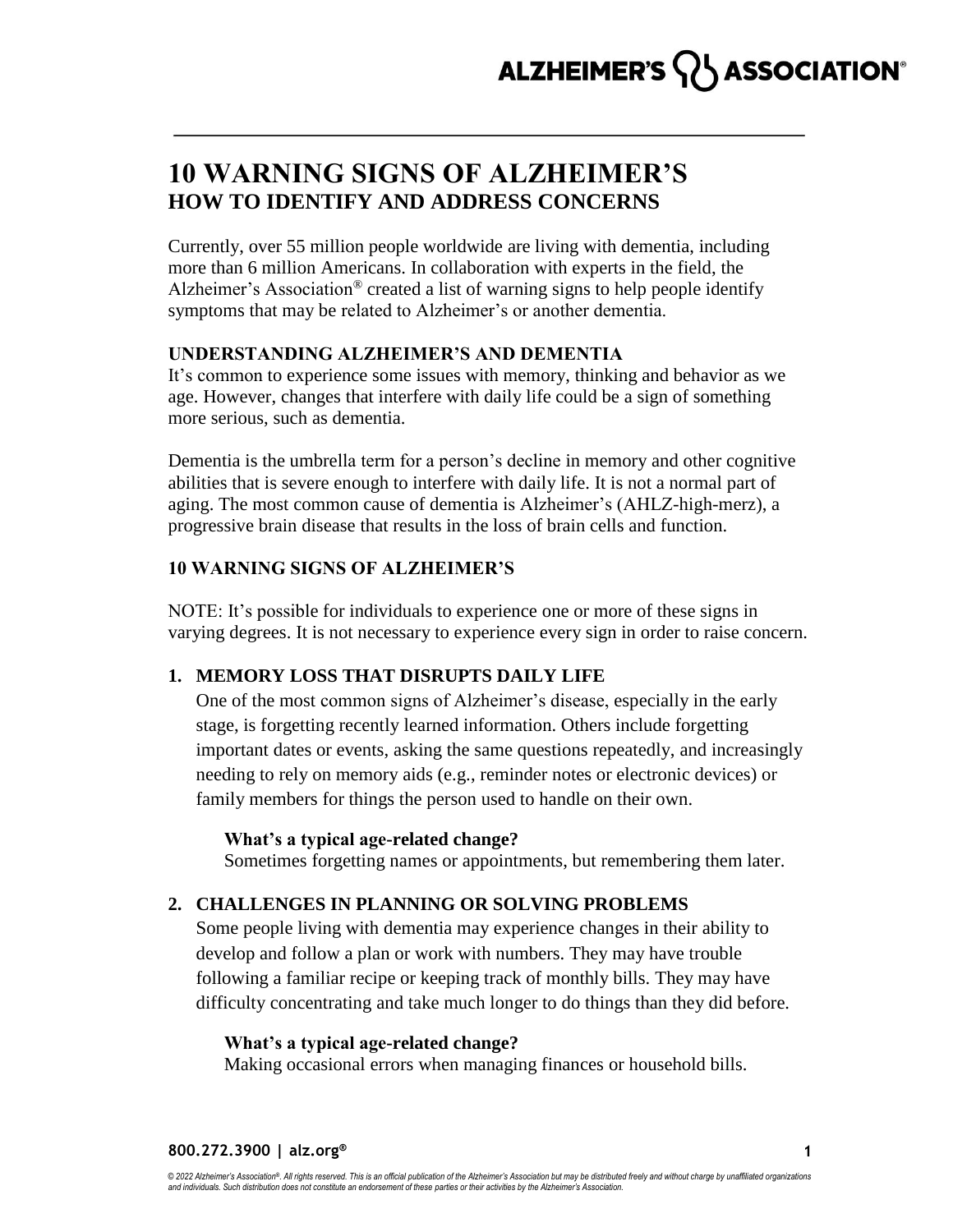## **3. DIFFICULTY COMPLETING FAMILIAR TASKS**

People living with Alzheimer's disease often find it hard to complete routine tasks. Sometimes they may have trouble driving to a familiar location, organizing a grocery list or remembering the rules of a favorite game.

## **What's a typical age-related change?**

Occasionally needing help to use microwave settings or to record a TV show.

## **4. CONFUSION WITH TIME OR PLACE**

People living with Alzheimer's can lose track of dates, seasons and the passage of time. They may have trouble understanding something if it is not happening immediately. Sometimes they may forget where they are or how they got there.

## **What's a typical age-related change?**

Getting confused about the day of the week, but figuring it out later.

## **5. TROUBLE UNDERSTANDING VISUAL IMAGES AND SPATIAL RELATIONSHIPS**

For some people, vision problems are a sign of Alzheimer's. This may lead to difficulty with balance or trouble reading. They may also have problems judging distance and determining color or contrast, causing issues with driving.

**What's a typical age-related change?**

Vision changes related to cataracts.

## **6. NEW PROBLEMS WITH WORDS IN SPEAKING OR WRITING**

People living with Alzheimer's may have trouble following or joining a conversation. They may stop in the middle of a conversation and have no idea how to continue, or repeat themselves. They may struggle with vocabulary, have trouble naming a familiar object or use the wrong name.

**What's a typical age-related change?**

Sometimes having trouble finding the right word.

## **7. MISPLACING THINGS AND LOSING THE ABILITY TO RETRACE STEPS**

A person living with Alzheimer's may put things in unusual places. They may lose things and be unable to go back over their steps to find them again. He or she may accuse others of stealing, especially as the disease progresses.

## **What's a typical age-related change?**

Misplacing things from time to time and retracing steps to find them.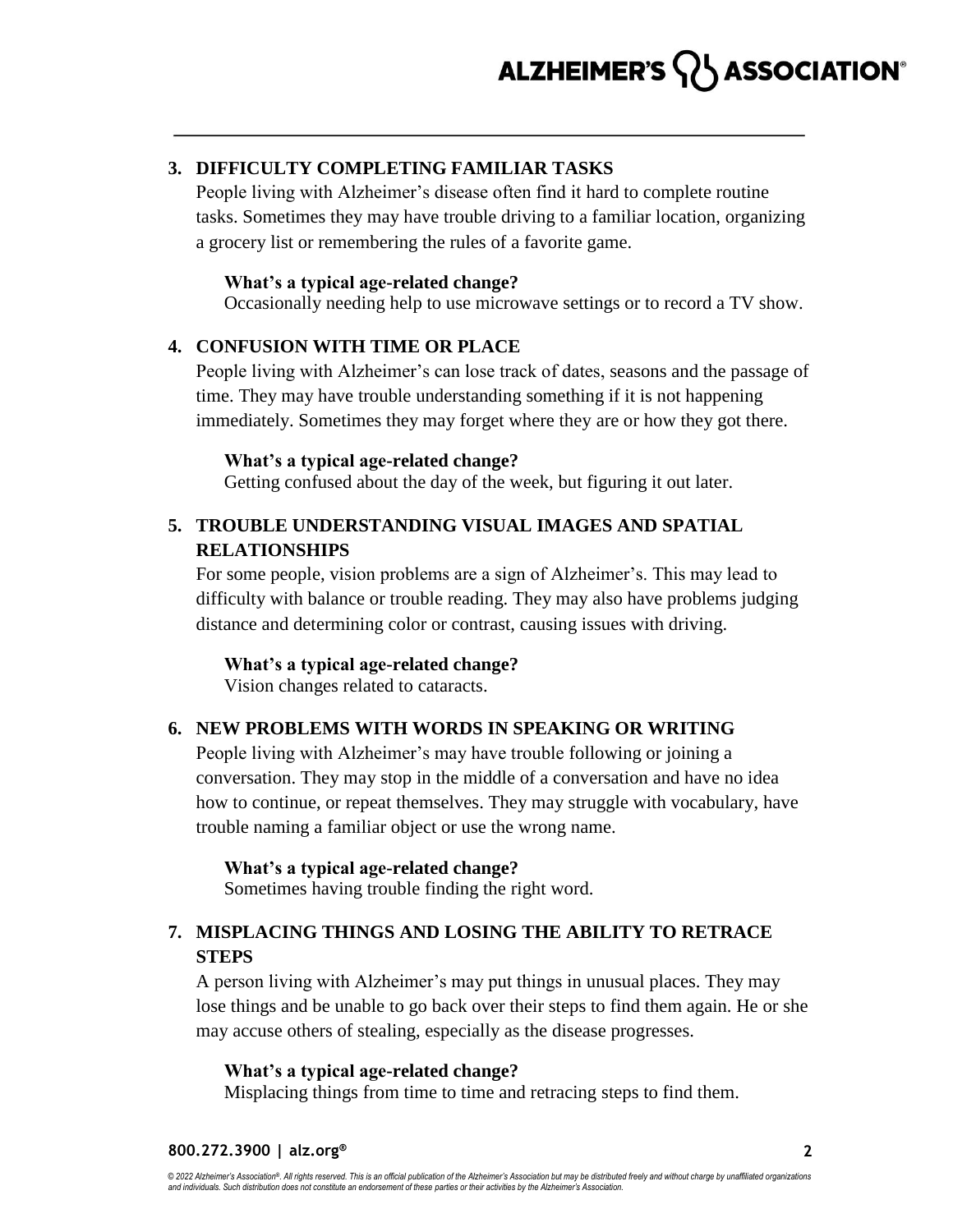## ALZHEIMER'S  $\{ \}$  ASSOCIATION®

## **8. DECREASED OR POOR JUDGMENT**

Individuals may experience changes in judgment or decision-making. For example, they may use poor judgment when dealing with money or pay less attention to grooming or keeping themselves clean.

### **What's a typical age-related change?**

Making a bad decision or mistake once in a while, like neglecting to change the oil in the car.

## **9. WITHDRAWAL FROM WORK OR SOCIAL ACTIVITIES**

A person living with Alzheimer's disease may experience changes in the ability to hold or follow a conversation. As a result, he or she may withdraw from hobbies, social activities or other engagements. They may have trouble keeping up with a favorite team or activity.

#### **What's a typical age-related change?**

Sometimes feeling uninterested in family or social obligations.

### **10. CHANGES IN MOOD AND PERSONALITY**

Individuals living with Alzheimer's may experience mood and personality changes. They can become confused, suspicious, depressed, fearful or anxious. They may be easily upset at home, with friends or when out of their comfort zone.

#### **What's a typical age-related change?**

Developing very specific ways of doing things and becoming irritable when a routine is disrupted.

## **WHAT TO DO IF YOU NOTICE A SIGN**

If you notice one or more signs in yourself or another person, it can be difficult to know what to do. It's natural to feel uncertain or nervous about discussing these changes with others. Voicing worries about your own health might make them seem more "real." Or, you may fear upsetting someone by sharing observations about changes in his or her abilities or behavior.

However, these are significant health concerns that should be evaluated by a doctor, and it's important to take action to figure out what's going on.

### **Have a conversation**

If you've noticed any of the signs in yourself, confide in someone you trust. Similarly, if you've noticed memory changes in someone else, think about who would be best to approach the person, whether it's you or another trusted family member or friend. Have the conversation as soon as possible in a location that will be comfortable for everyone involved.